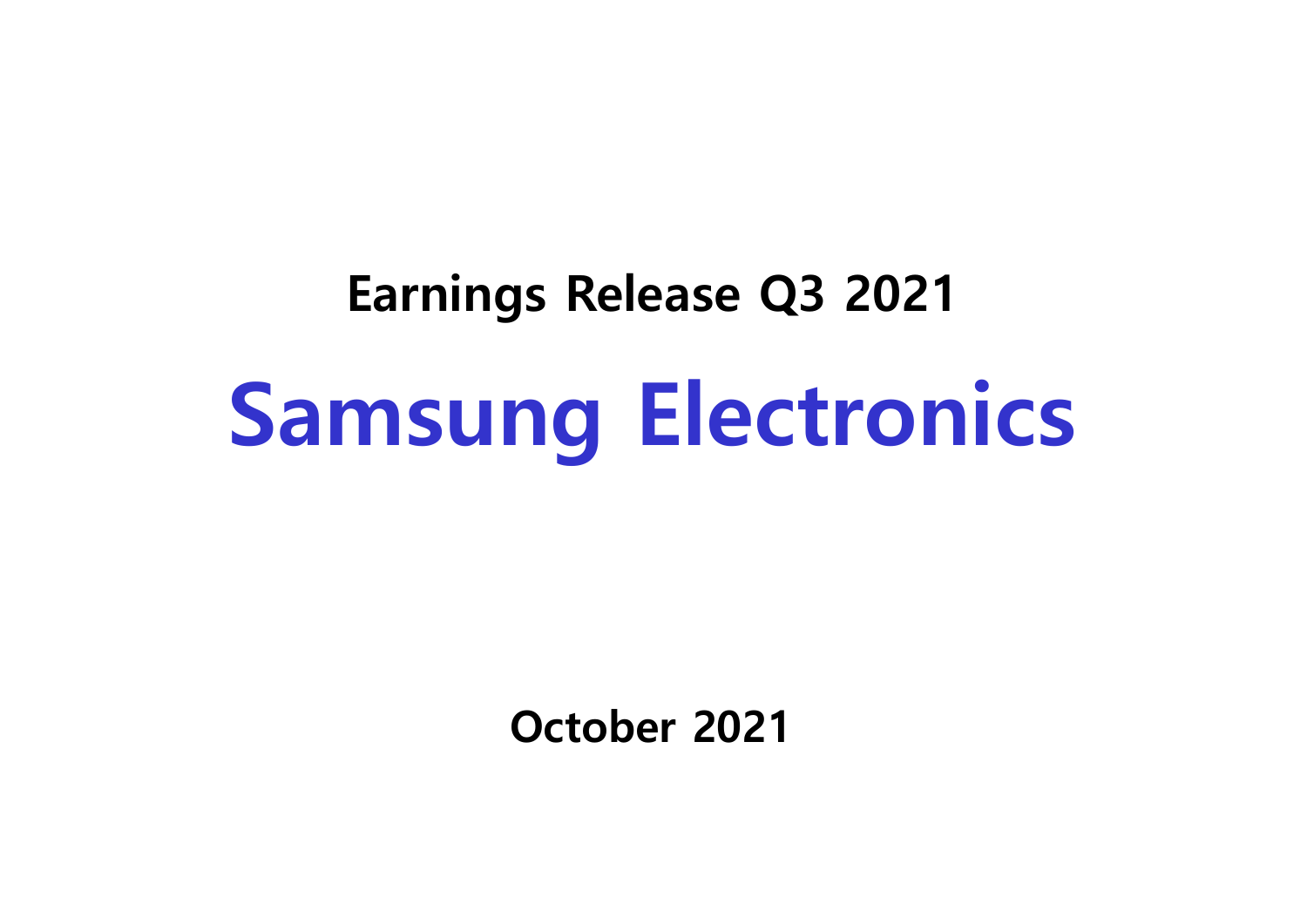## **Disclaimer**

**The financial information in this document are consolidated earnings results based on K-IFRS.** 

**This document is provided for the convenience of investors only, before the external review on our Q3 2021 financial results is completed. The review outcomes may cause some parts of this document to change.**

**This document contains "forward-looking statements" - that is, statements related to future, not past, events. In this context, "forward-looking statements" often address our expected future business and financial performance, and often contain words such as "expects", "anticipates", "intends", "plans", "believes", "seeks" or "will ". "Forward-looking statements" by their nature address matters that are, to different degrees, uncertain. For us, particular uncertainties which could adversely or positively affect our future results include:** 

- **· The behavior of financial markets including fluctuations in exchange rates, interest rates and commodity prices**
- **· Strategic actions including dispositions and acquisitions**
- **· Unanticipated dramatic developments in our major businesses including CE (Consumer Electronics), IM (IT & Mobile communications), DS (Device Solutions)**
- **· Numerous other matters at the national and international levels which could affect our future results**

**These uncertainties may cause our actual results to be materially different from those expressed in this document.**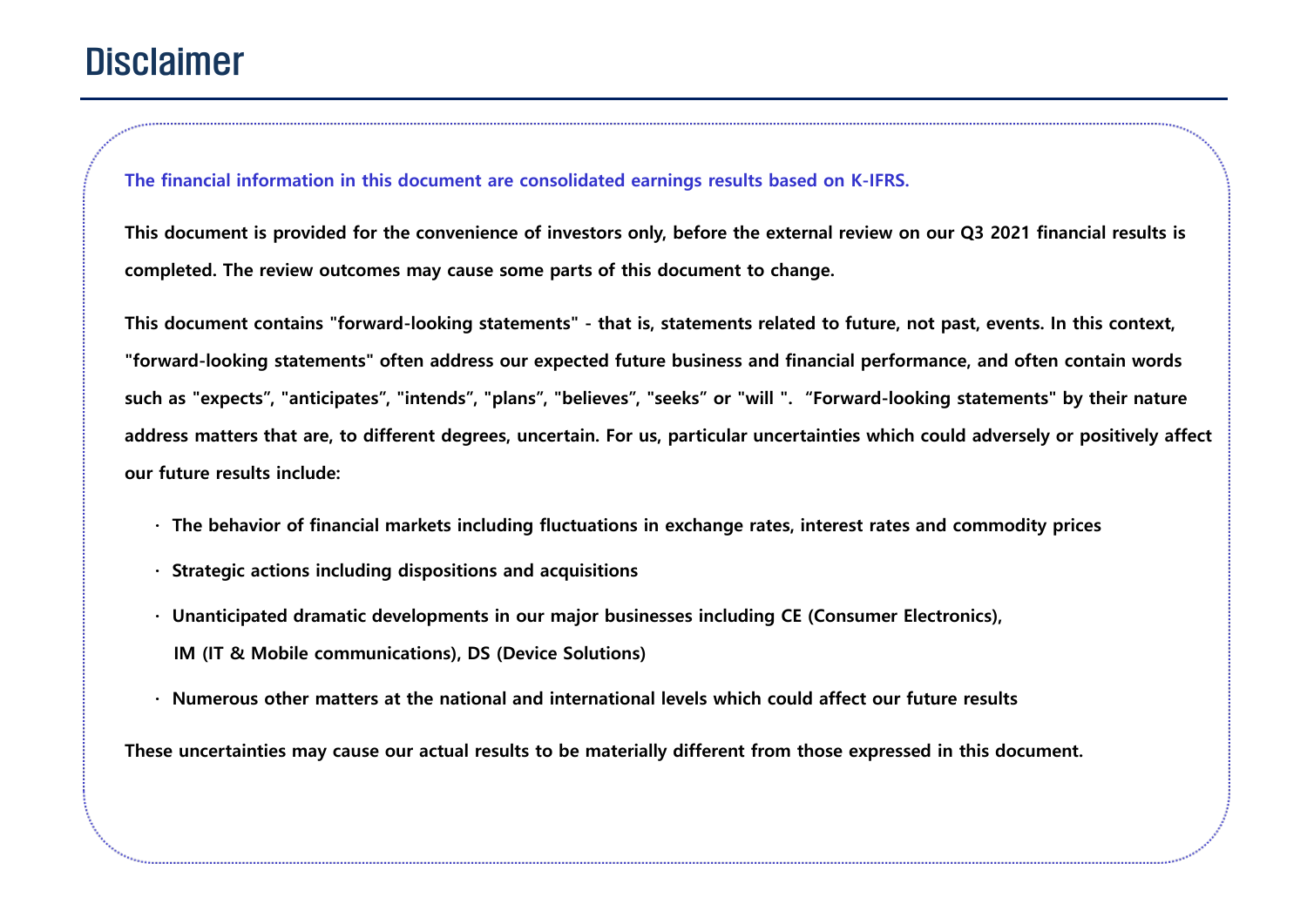## Income Statement

| (Unit: KRW Trillion)                        | Q3 '21       | % of sales               | Q2 '21           | % of sales               | Q3 '20       |
|---------------------------------------------|--------------|--------------------------|------------------|--------------------------|--------------|
| <b>Sales</b>                                | 73.98        | 100.0%                   | 63.67            | 100.0%                   | 66.96        |
| Cost of Sales                               | 42.90        | 58.0%                    | 37.07            | 58.2%                    | 39.97        |
| <b>Gross Profit</b>                         | 31.08        | 42.0%                    | 26.61            | 41.8%                    | 26.99        |
| SG&A expenses                               | 15.26        | 20.6%                    | 14.04            | 22.0%                    | 14.64        |
| - R&D expenses                              | 5.11         | 6.9%                     | 5.38             | 8.5%                     | 5.31         |
| <b>Operating Profit</b>                     | <u>15.82</u> | 21.4%                    | <u>12.57</u>     | <u>19.7%</u>             | <u>12.35</u> |
| Other non-operating income/expense          | 0.10         |                          | $\triangle$ 0.14 | ÷                        | 0.06         |
| Equity method gain/loss                     | 0.27         |                          | 0.19             |                          | 0.23         |
| Finance income/expense                      | 0.17         |                          | 0.26             |                          | 0.21         |
| <b>Profit Before Income Tax</b>             | <u>16.36</u> | 22.1%                    | 12.88            | 20.2%                    | <u>12.84</u> |
| Income tax                                  | 4.06         | $\overline{\phantom{a}}$ | 3.25             | $\overline{\phantom{a}}$ | 3.48         |
| <b>Net profit</b>                           | <u>12.29</u> | <u>16.6%</u>             | 9.63             | <u>15.1%</u>             | 9.36         |
| Profit attributable to owners of the parent | 12.06        | 16.3%                    | 9.45             | 14.8%                    | 9.27         |
| <b>Basic Earnings Per Share(KRW)</b>        | 1,776        |                          | 1,391            |                          | 1,364        |

#### **Key Profitability Indicators**

|                                  | Q3 '21 | Q2 '21 | Q3 '20 | 3Q '20             | 2Q '21 | 3Q '21                 |
|----------------------------------|--------|--------|--------|--------------------|--------|------------------------|
| <b>ROE</b>                       | 17%    | 14%    | 14%    | 29%                | 31%    | 32%                    |
| Profitability (Net profit/Sales) | 0.17   | 0.15   | 0.14   |                    |        |                        |
| Asset turnover (Sales/Asset)     | 0.75   | 0.67   | 0.74   |                    |        | 17%                    |
| Leverage (Asset/Equity)          | 1.38   | 1.37   | 1.35   | 14%                | 14%    |                        |
| <b>EBITDA Margin</b>             | 32%    | 31%    | 29%    | $\blacksquare$ ROE |        | <b>-</b> EBITDA Margin |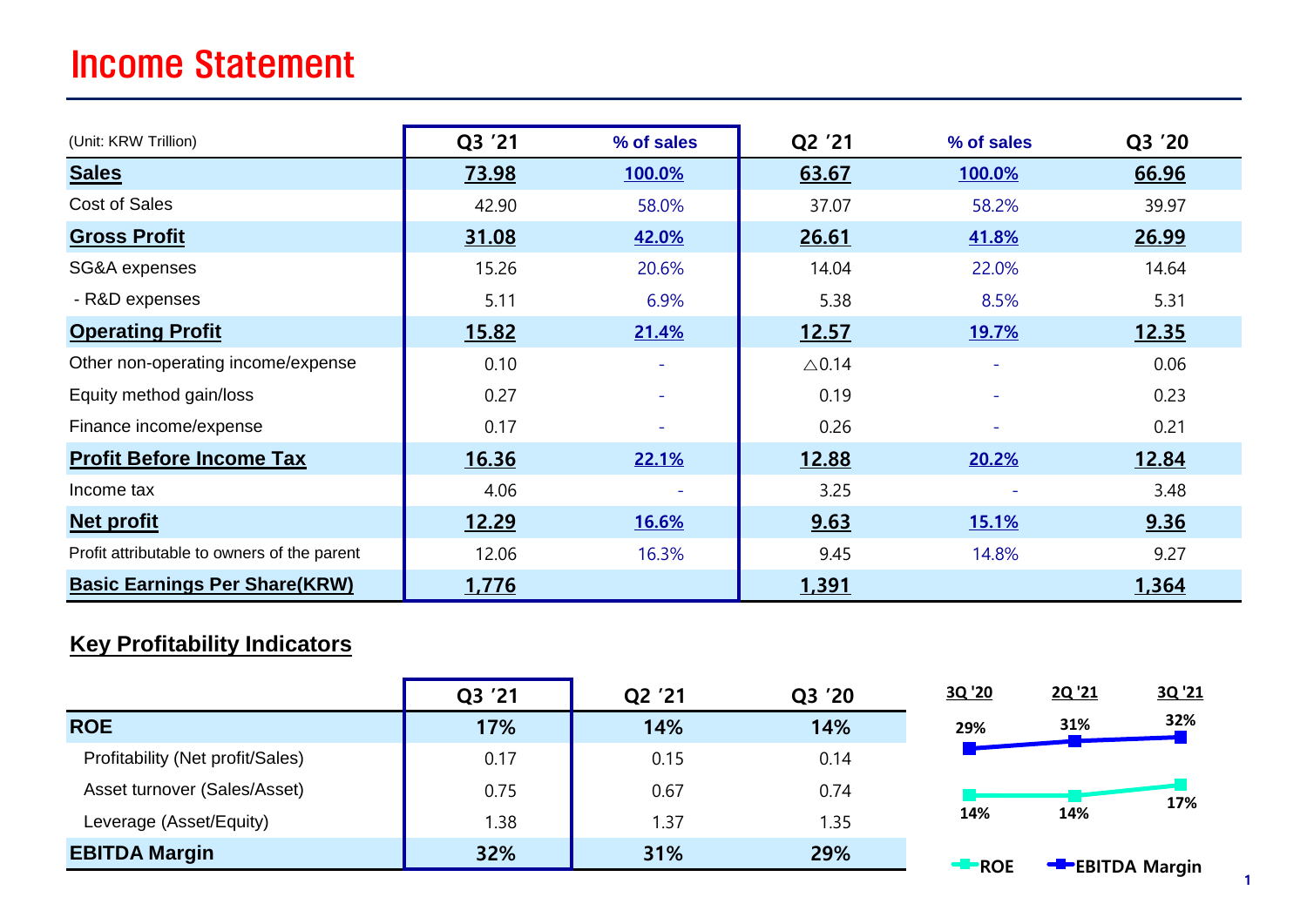## Segment Sales & Operating Profit

#### **Sales**

| (Unit: KRW Trillion)    |                      | Q3 '21 | Q2 '21 | Q3 '20       | QoQ              | YoY              |
|-------------------------|----------------------|--------|--------|--------------|------------------|------------------|
|                         | <b>Total</b>         | 73.98  | 63.67  | 66.96        | 16% ↑            | 10% 1            |
| <b>CE</b>               |                      | 14.10  | 13.40  | 14.09        | 5% 1             | $0.1\%$ 1        |
|                         | <b>VD</b>            | 7.82   | 7.17   | 8.24         | $9%$ ↑           | $5\% \downarrow$ |
| <b>IM</b>               |                      | 28.42  | 22.67  | 30.49        | 25% ↑            | $7\% \downarrow$ |
|                         | <b>Mobile</b>        | 27.34  | 21.43  | 29.81        | 28% ↑            | $8\% +$          |
| <b>DS</b>               |                      | 35.09  | 29.46  | 25.93        | 19% 1            | 35% ↑            |
|                         | <b>Semiconductor</b> | 26.41  | 22.74  | 18.80        | 16% ↑            | 40% 1            |
|                         | - Memory             | 20.83  | 17.88  | 14.28        | 17% 1            | 46%↑             |
|                         | <b>DP</b>            | 8.86   | 6.87   | 7.32         | 29% 1            | $21%$ ↑          |
| <b>Harman</b>           |                      | 2.40   | 2.42   | 2.62         | $1\%$ ↓          | $8\% +$          |
| <b>Operating Profit</b> |                      |        |        |              |                  |                  |
| (Unit: KRW Trillion)    |                      | Q3 '21 | Q2 '21 | Q3 '20       | QoQ              | YoY              |
|                         | <b>Total</b>         | 15.82  | 12.57  | <b>12.35</b> | 3.25             | 3.46             |
| <b>CE</b>               |                      | 0.76   | 1.06   | 1.56         | $\triangle$ 0.30 | $\triangle$ 0.79 |
| <b>IM</b>               |                      | 3.36   | 3.24   | 4.45         | 0.12             | $\triangle$ 1.10 |
| <b>DS</b>               |                      | 11.58  | 8.23   | 6.04         | 3.35             | 5.55             |
|                         | <b>Semiconductor</b> | 10.06  | 6.93   | 5.54         | 3.13             | 4.52             |
|                         | <b>DP</b>            | 1.49   | 1.28   | 0.47         | 0.21             | 1.02             |
| <b>Harman</b>           |                      | 0.15   | 0.11   | 0.15         | 0.05             | 0.00             |

※ CE : Consumer Electronics, IM : IT & Mobile communications, DS : Device Solutions, DP : Display Panel

※ Sales and operating profit of each business stated above reflect the organizational structure as of 2021, and the sales of business units include intersegment sales.

※ Harman's sales and operating profit figures are based on Samsung Electronics' fiscal year, and acquisition related expenses are reflected.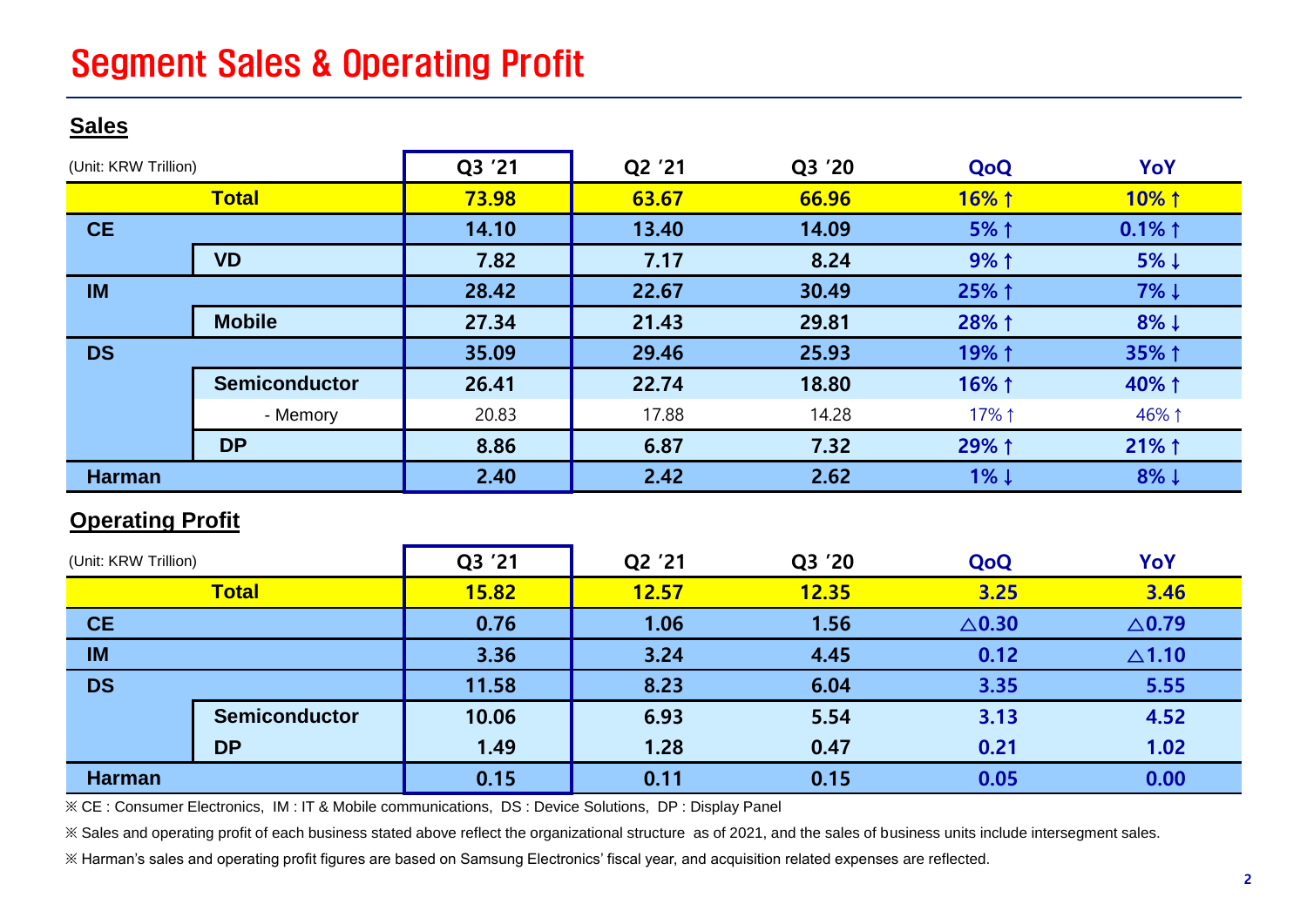## Q3 Results and Outlook by Business Unit

# **Semiconductor**

#### **【 Q3 '21 Results 】**

- $\square$  Memory: Amid favorable pricing due to sustained strength in demand centered on server, results grew significantly as we actively addressed demand from major customers and reduced costs by expanding portion of cutting-edge processes
- DRAM: Actively addressed strong demand for server and enhanced market competitiveness by expanding portion of 15-nano DRAM
- NAND: Increased sales of high-density server SSDs and share of 128-layer V-NAND
- $\Box$  S.LSI: Demand for SoCs/DDIs increased on launches by major mobile customers
- $\Box$  Foundry: Earnings improved by increasing supply of products to global customers

#### **【 Q4 '21 Outlook】**

- $\square$  Memory: Fundamental demand for server to stay strong thanks to increase in datacenter investments, but need to check effects of prolonged component supply issues on demand
- DRAM: Actively address demand from major server customers and demand for PCs adopting new CPUs
- NAND: Under stable supply by leveraging SCM capabilities, maintain differentiation by expanding portion of high-value products
- $\Box$  S.LSI: Increase supply of SoCs and related products for new smartphone products
- $\square$  Foundry: Accelerate improvements in results by actively addressing demand for advanced processes

#### **【 '22 Outlook 】**

- $\square$  Memory: Despite demand risks, such as effects of living-with-COVID-19 policies and ongoing component supply issues, demand for server to be robust due to wider adoption of new CPUs and increase in enterprise IT investments Bolster cost competitiveness and market leadership by mass producing 14-nano DRAM based on the highest number of EUV layers and 176-layer V-NAND with lowest stack height, while actively addressing demand by continually expanding production of 15-nano DRAM and 128-layer V-NAND
- $\Box$  S.LSI: Enter full-fledged growth by expanding lineup of SoCs, including products for the volume zone
- $\square$  Foundry: Secure technology leadership via applying 3nm GAA-an industry first-and keep improving results by addressing demand via increased active investments

#### **【 Q3 '21 Results 】**

- $\Box$  Mobile: Results grew Q-Q on the back of significant improvements in sales of high-end products, including foldables, as well as profitability thanks to effects of releases of new smartphones by major customers
- $\Box$  Large: Loss increased due to LCD panel ASP declines and reduced production

#### **【 Q4 '21 Outlook】**

- $\Box$  Mobile: Demand for new smartphones by major customers to continue, and sales of laptops and gaming devices to increase backed by seasonality Expect to generate solid earnings
- $\Box$  Large: Aim to mass produce QD display products and supply them to our customers

Losses to continue due to declines in LCD panel ASP

#### **【 '22 Outlook 】**

 $\Box$  Mobile: OLED portion of market to increase with wider deployments of 5G networks under a recovery of smartphone demand; and OLED sales expansion for non-smartphone applications, including laptops and tablets, to be in full swing

> Concerns stemming from a supply crunch of components such as DDIs remain factors

 $\Box$  Large: Push to secure a position in premium TV segment with QD display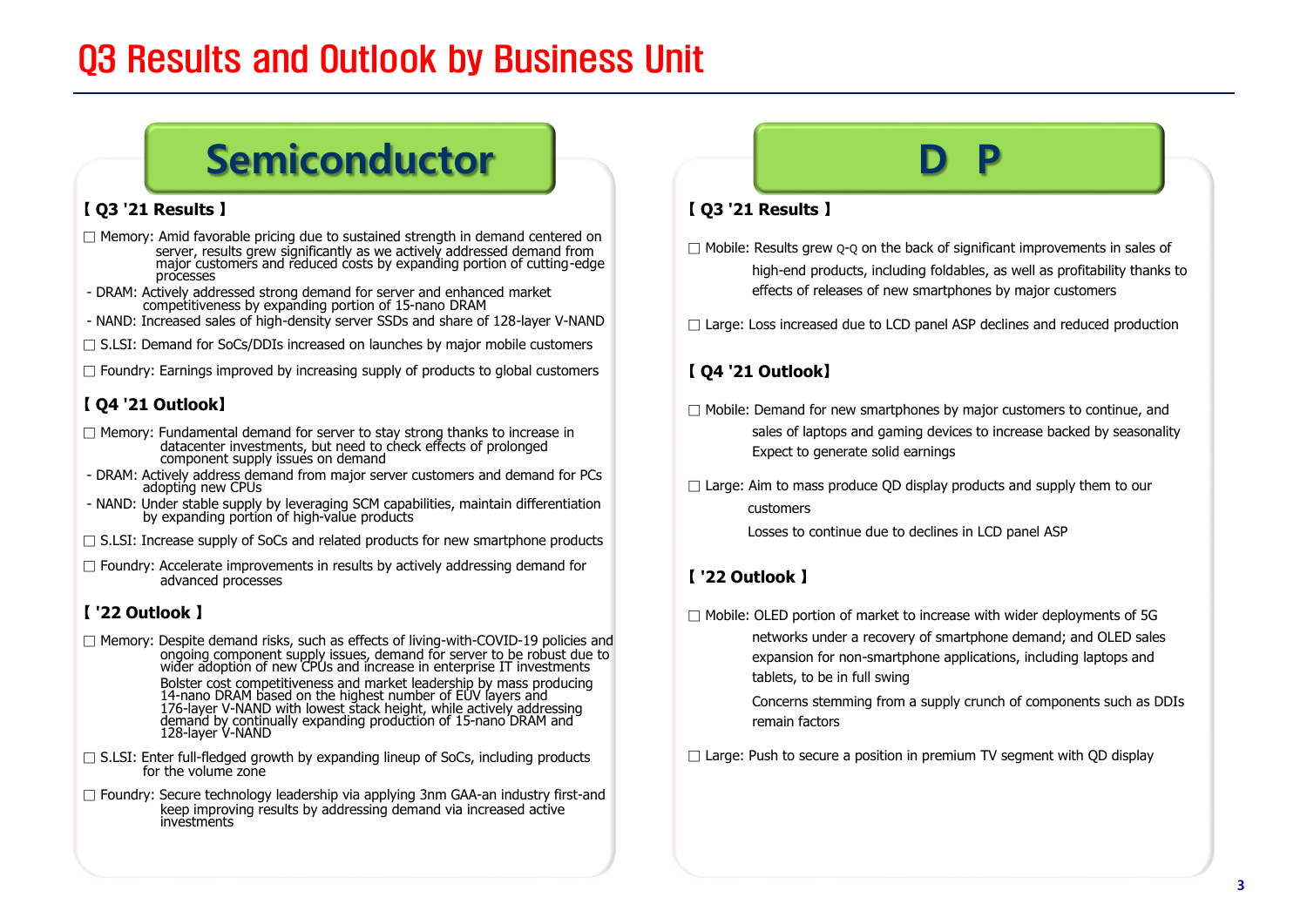## Q3 Results and Outlook by Business Unit



#### **【 Q3 '21 Results 】**

 $\Box$  Mobile: Market demand grew  $Q-Q$  due to alleviating influences of COVID-19 Despite a continuation of supply constraints, smartphone sales increased Y-Y thanks to strong performances of foldables and the enhanced mass-market lineup, and Device Ecosystem products, such as wearables, continued to grow Increased marketing investments, aimed at mainstreaming the foldable category, had some impact on profitability

 $\Box$  N/W: Expanded business overseas, including in North America and Japan, and continued to respond to domestic demand for 5G network deployments

#### **【 Q4 '21 Outlook】**

 $\Box$  Mobile: Market demand to increase as a result of year-end seasonality, although uncertainties over component supply constraints to linger Achieve double-digit growth by continuing to expand premium smartphone sales by using BESPOKE to focus consumers' aspirations on foldables, by maintaining sales momentum of Galaxy S series, by proactively targeting replacement demand for mass market 5G models, and by increasing sales of Galaxy Ecosystem products

 $\Box$  N/W: Push for growth by expanding sales in the global market, including in North America and Southwest Asia

#### **【 '22 Outlook 】**

 $\Box$  Mobile: Smartphone market to keep growing and wearables market to maintain high growth despite lingering risks, such as continuing effects of COVID-19 Reinforce leadership of flagship products by establishing foldables as an important category within premium market with innovations in technology, new experiences and unique differentiation with Bespoke Editions

Achieve solid performance by strengthening mass-market 5G lineup and Device Ecosystem business.

Strengthen foundation for growth by developing advanced technologies and collaborating with global leading companies

 $\Box$  N/W: Address expansion of the domestic 5G network and seek opportunities to expand overseas, including in North America, Japan, Southwest Asia, and Europe Prepare for future by improving in-house chip that is vital for 5G while also strengthening virtualization solutions

**【 Q3 '21 Results 】**  $\square$  TV: Ahead of peak seasonality, demand grew  $Q$ -Q but decreased compared to last year when it was affected by strong pent-up demand

Expanded sales of premium products, such as Neo QLED and Lifestyle products, but results decreased due to cost increases related to raw material prices and global logistics issues

 $\Box$  DA: Increased sales by launching BESPOKE in more countries and introducing new home appliances, but earnings declined due to impacts of raw material and logistics costs

#### **【 Q4 '21 Outlook】**

 $\Box$  TV: Market demand to rise  $\circ$ - $\circ$  on effects of strong end-year seasonality, but to decrease Y-Y with a transition to living-with-COVID-19 policies, mainly in advanced markets

Target demand for premium products during peak seasonality with differentiated online promotions in each country and minimize logistics/operation risks by utilizing our global SCM capabilities

 $\square$  DA: Accelerate global expansion of BESPOKE and bolster year-end promotions/online marketing

Pursue profitability improvements by expanding sales of premium products and by optimizing supply efficiency by region

#### **【 '22 Outlook 】**

- $\Box$  TV: Strong market demand trend to reverse and overall market to slow due to supply/logistics issues amid COVID-19 uncertainties Capture premium demand with Neo QLED/8K/Micro LED products and add to growth momentum by creating sales opportunities with our differentiated lifestyle products
- $\square$  DA: Introduce new BESPOKE products and keep expanding BESPOKE's global sales; and enhance supply competitiveness by improving productivity and strengthening SCM to respond flexibly to external changes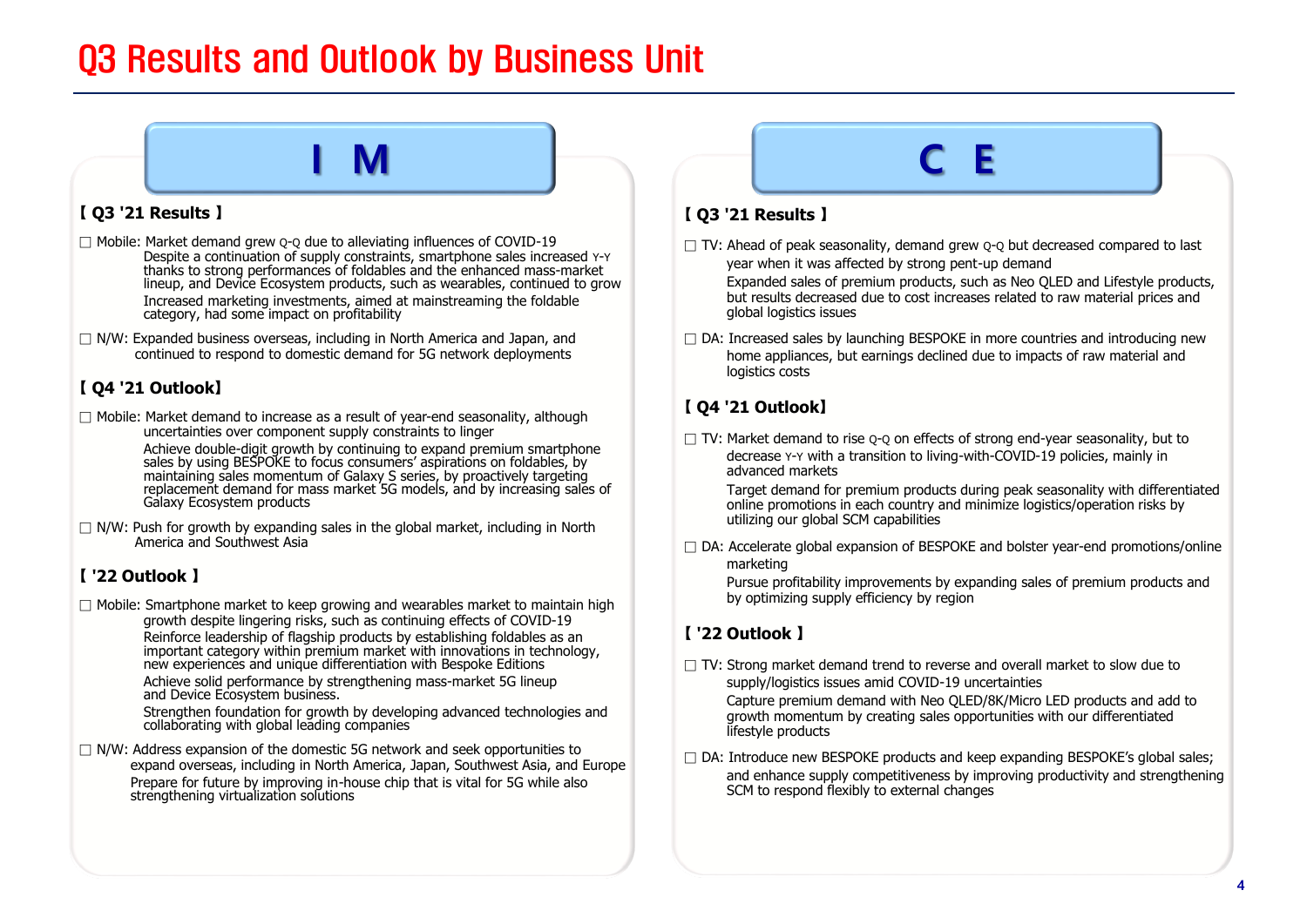## **[Appendix 1] Financial Position**

**(Unit : KRW Billion)**

|                                                               | <b>Sep 30,</b><br>2021 | <b>June 30,</b><br>2021 | Sep 30,<br>2020 |
|---------------------------------------------------------------|------------------------|-------------------------|-----------------|
| <b>Assets</b>                                                 | 410,420.7              | 384,777.7               | 375,788.7       |
| - Cash <sup>*</sup>                                           | 120,470.1              | 111,102.2               | 117,910.8       |
| $- A/R$                                                       | 42,369.7               | 35,624.9                | 40,379.9        |
| - Inventories                                                 | 37,801.7               | 33,592.4                | 32,442.8        |
| - Investments                                                 | 25,707.6               | 25,273.5                | 22,053.3        |
| $-$ PP&E                                                      | 143,029.4              | 139,389.9               | 124,777.4       |
| - Intangible Assets                                           | 20,753.6               | 20,747.0                | 18,980.8        |
| - Other Assets                                                | 20,288.6               | 19,047.8                | 19,243.7        |
| <b>Total Assets</b>                                           | 410,420.7              | 384,777.7               | 375,788.7       |
| <b>Liabilities</b>                                            | 113,654.6              | 102,453.4               | 99,652.6        |
| - Debts                                                       | 19,069.6               | 16,734.9                | 19,626.5        |
| - Trade Accounts and N/P                                      | 13,865.7               | 11,052.6                | 11,688.2        |
| Other Accounts and N/P<br>& Accrued Expenses                  | 38,174.8               | 35,293.0                | 31,891.3        |
| - Current income tax liabilities                              | 4,380.1                | 4,231.0                 | 4,660.1         |
| - Unearned Revenue<br>& Other Advances                        | 2,163.6                | 1,952.9                 | 2,100.2         |
| - Other Liabilities                                           | 36,000.8               | 33,189.0                | 29,686.3        |
| <b>Shareholders' Equity</b>                                   | 296,766.1              | 282,324.3               | 276,136.1       |
| - Capital Stock                                               | 897.5                  | 897.5                   | 897.5           |
| <b>Total Liabilities &amp;</b><br><b>Shareholder's Equity</b> | 410,420.7              | 384,777.7               | 375,788.7       |

※ Cash = Cash and Cash equivalents, Short-term financial instruments, Short-term financial assets at amortized cost, Long-term time deposits, etc.

|                            | <b>Sep 30,</b><br>2021 | <b>June 30,</b><br>2021 | <b>Sep 30,</b><br>2020 |
|----------------------------|------------------------|-------------------------|------------------------|
| Current ratio <sup>*</sup> | 260%                   | 264%                    | 279%                   |
| Liability/Equity           | 38%                    | 36%                     | 36%                    |
| Debt/Equity                | 6%                     | 6%                      | 7%                     |
| Net debt/Equity            | $\triangle$ 34%        | $\triangle$ 33%         | $\triangle$ 36%        |

※ Current ratio = Current assets/Current liabilities